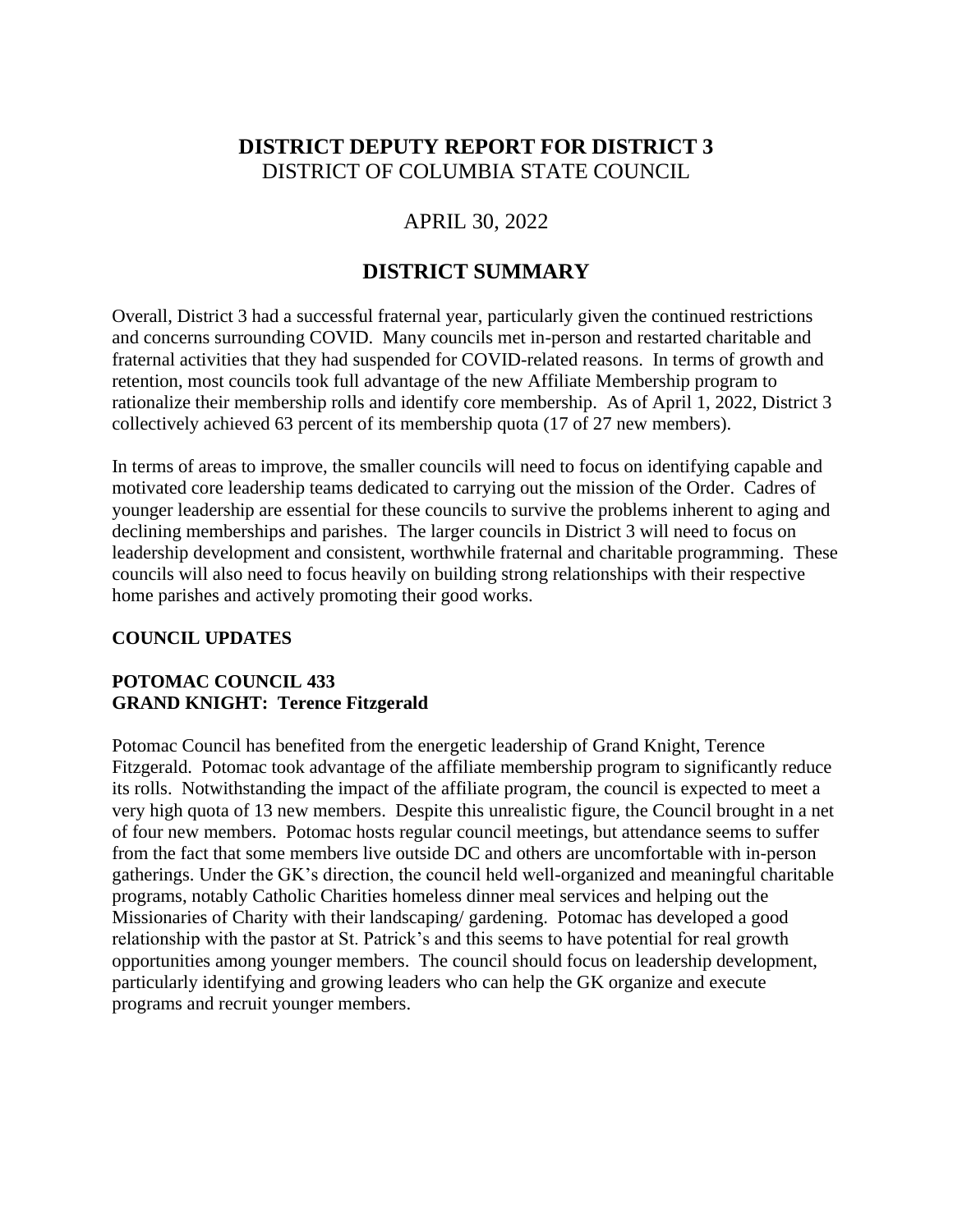#### **BYRNE COUNCIL 3877 GRAND KNIGHT: Jonathan Crittenden**

Byrne Council has benefited from the leadership of Grand Knight, Jonathan Crittenden. In particular, the Grand Knight has taken up the tedious, time-consuming tasks of getting the Council's paperwork in order, notably with respect to council audits. Byrne's quota is nine, which is much too high. The council added one new member. Given the circumstances facing the council, adding one new member should be applauded. The council's membership is older and its parishes seem to be declining too. The focus here should be two-fold. First, ensuring that all reports and documents are up to date and submitted to keep the council in good standing and free up officers to recruit and carry out programs. Second, a vigorous search for new, younger members willing to take up leadership roles.

#### **ST. CYPRIAN COUNCIL 10008 GRAND KNIGHT: James Mazol**

St. Cyprian Council took full advantage of the affiliate program and bested its quota of four new members by one, adding five. The council's programs focused on a significant fundraising effort to make security and other improvements to Holy Comforter Church and the SSVM convent. St. Cyprian has maintained a steady cadence of roughly one fraternal and one charitable event per month with a few exceptions. The biggest challenge facing this council is the fact that many of its active members have or will be moving out of DC in the near-term. In effect, this will create a very difficult transition into the next fraternal year. As part of its strategy, the Council established a Roundtable at Belmont House on Capitol Hill (owned by Belmont Abbey College). We hope that the Roundtable can be used for two purposes. First, providing a "landing spot" for current, active St. Cyprian members moving out of the District, but who do not want to join a Virginia- or Maryland-based council. Second, as a recruiting ground for young professionals on Capitol Hill.

#### **O'BOYLE COUNCIL 11302 GRAND KNIGHT: James Marafino**

O'Boyle Council continued its record of strong leadership, membership growth, and impactful programming. Notable programs include well-attended Nats Mass and Coats for Kids. The council is organized, meets regularly, and keeps members well-informed. It has solid relationships with the many parishes it serves. The key for O'Boyle will be developing a cadre of members willing to take on leadership roles.

### **SACRED HEART COUNCIL 16215 GRAND KNIGHT: Duong Nguyen**

Sacred Heart Council struggles with organizing a council meeting because of continued covid sensitivities and the nature of its members' jobs. The Council has done a good job – in spite of these difficulties – of getting its paperwork done. I recommend that the State Council spend time working with the Council to evaluate its prospects and plan for the year ahead.